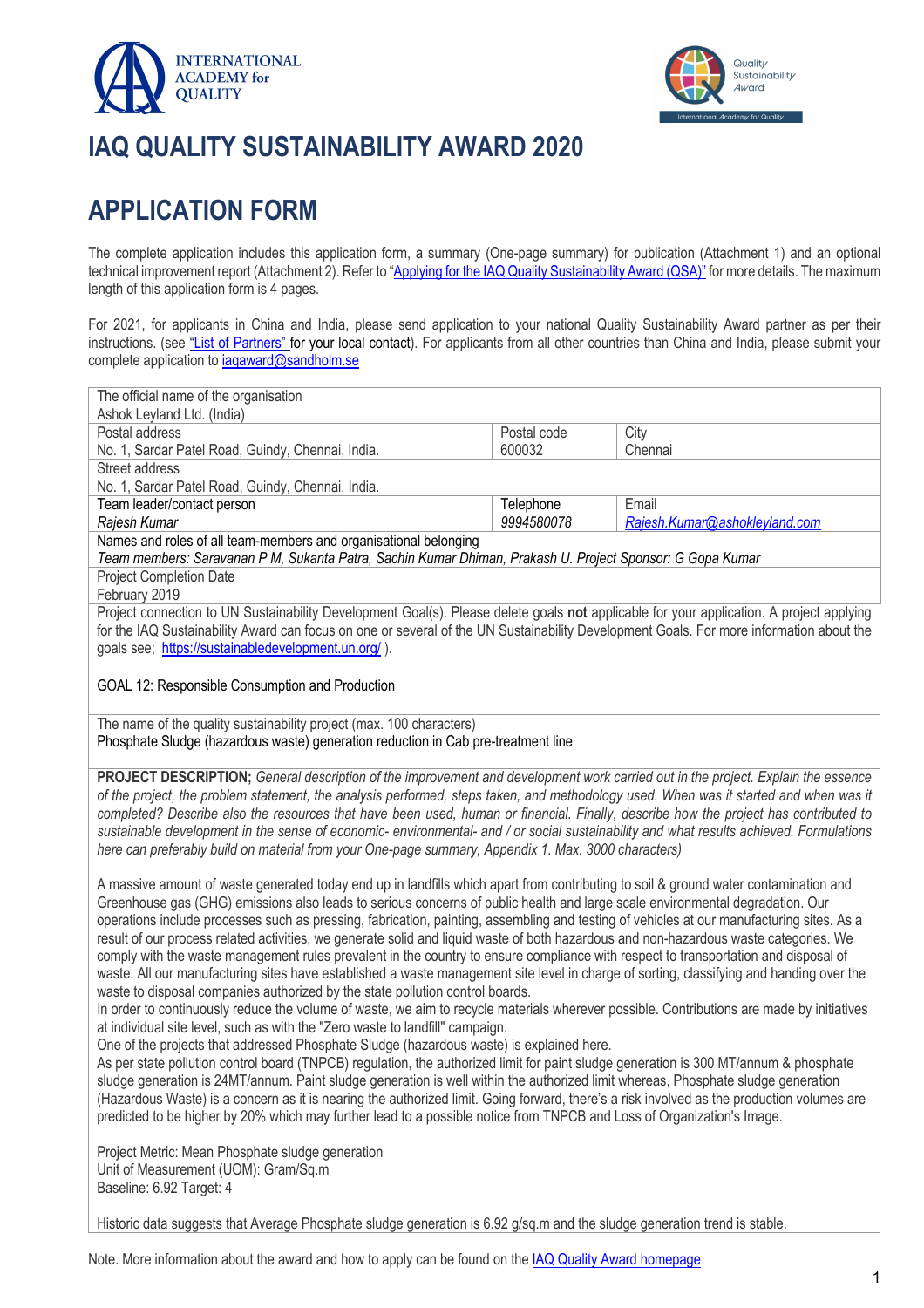



We performed Measurement system analysis (MSA) for titration checking method (Phosphate sludge measurement process) to verify whether the measurement system is capable i.e. project metric data is accurate & precise. MSA results suggests that the measurement system is capable as Gage R&R is 0.66% and No. of distinct categories (NDC) is 214.

Nine probable causes are identified for high phosphate sludge generation. Detailed cause validation reveals that moisture content present in Phosphate sludge is very high (61% of sludge weight). To address this issue, Phosphate sludge drying bed is installed with an expenditure of INR 0.1 Million and drying process is continued to remove moisture.

As a result, Mean Phosphate sludge generation reduced from 6.93 g/sq.m to 5.22 g/sq.m. But even with improved performance, annual sludge disposal will stand at 26 MT against Govt. regulation of 24 MT. We would like to reduce it further considering 20% spike in production volumes (forecast) in FY20.

To further reduce the Sludge, team searched out for new generation Pre-treatment Chemicals. Through our research, we came to know about 2 such chemicals.

- 1. Sludge free Oxsilane coating (Nano technology) which is widely used in European countries. However, no auto OEM in India is using it currently.
- 2. Advent of compact & fine phosphate coating which is widely used in Japanese auto OEMs. However, it is still in primitive stages of economical & technical establishment in India.

However, feasibility study is to be done for adopting these chemicals. We have evaluated both chemicals through a 16 point criteria. It is understood that the best and most suitable is compact & fine phosphate coating chemical.

As a result, Mean Phosphate sludge generation is reduced to 4 g/sq.m. With this, Estimated Annual sludge generation will be at 20 MT against the Govt. regulation of 24 MT for production volume of 1 Lakh cabins.

As part of risk analysis, we checked if there's any adverse impact on Consequential metric (Phosphate coating weight). Phosphate coating weight process is stable and capable as Ppk is 1.83.

#### **RESULTS AND EFFECTS ACHIVED – LEVERAGE POTENTIAL – EFFECTS SUPPORTING SUSTAINABLE DEVELOPMENT**

**RESULTS AND EFFECTS ACHIEVED;** *Describe and detail the results that have been achieved. What has been accomplished? Please describe your results, when applicable in numerical measurements/numbers. Refer to relevant UN Sustainability Goals and present measurable results and effects. (Max. 1000 characters)*

**UN SDG Goal 12:** Responsible Consumption and Production.

**Indicator 12.4.2:** Hazardous waste generated per capita and proportion of hazardous waste treated, by type of treatment

Following are the effects and results achieved from the project:

- 1. Phosphate sludge generation reduced by 42% (from 6.93 g/sq.m to 4 g/sq.m).
- 2. Estimated Annual sludge disposal will be at 20 MT against government's regulation of 24 MT for production volume of 0.1 Million cabins.
- 3. Phosphate coating weight process is stable and capable as Ppk is 1.83.
- 4. Smooth, Uniform and Fine Phosphate coating.
- 5. Phosphating process time reduced from 90 sec to 60 sec. Productivity improved by 12%.
- 6. ED Surface smoothness improved by 19.2%.
- 7. Drain frequency of SA bath increased from 4 months to 6 months.
- 8. DM water requirement reduced from 180 KL to 120 KL per annum.
- 9. Degreasing temperature requirement reduced from 55-65°C to 40-50°C.
- 10. No Hash mark on the product, Better coating in Box section area also
- 11. Financial benefit of INR 5.25 Million. Opportunity cost benefit of INR 450 Million.
- 12. Reduction of carbon footprint as a result of energy consumption reduction.

**LEVERAGE OF RESULTS AND EFFECTS;** *Describe how you see that the results from the project can be used and leveraged by others. In what way can the project be replicated by others? How and where do you see the project principles and results could be used elsewhere, in other areas or applications/businesses? If the results already have been leveraged to other products, processes, activities, etc. make clear how and what the results are. (Max. 1000 characters)*

There's a possibility of replicating the project to another plant of Ashok Leyland which is under progress now.

This project could easily be replicated to other organizations globally wherever Phosphate Sludge is being generated and there's a significant potential to reduce it. It can be done with minimal investment.

Note. More information about the award and how to apply can be found on the IAQ Quality Award homepage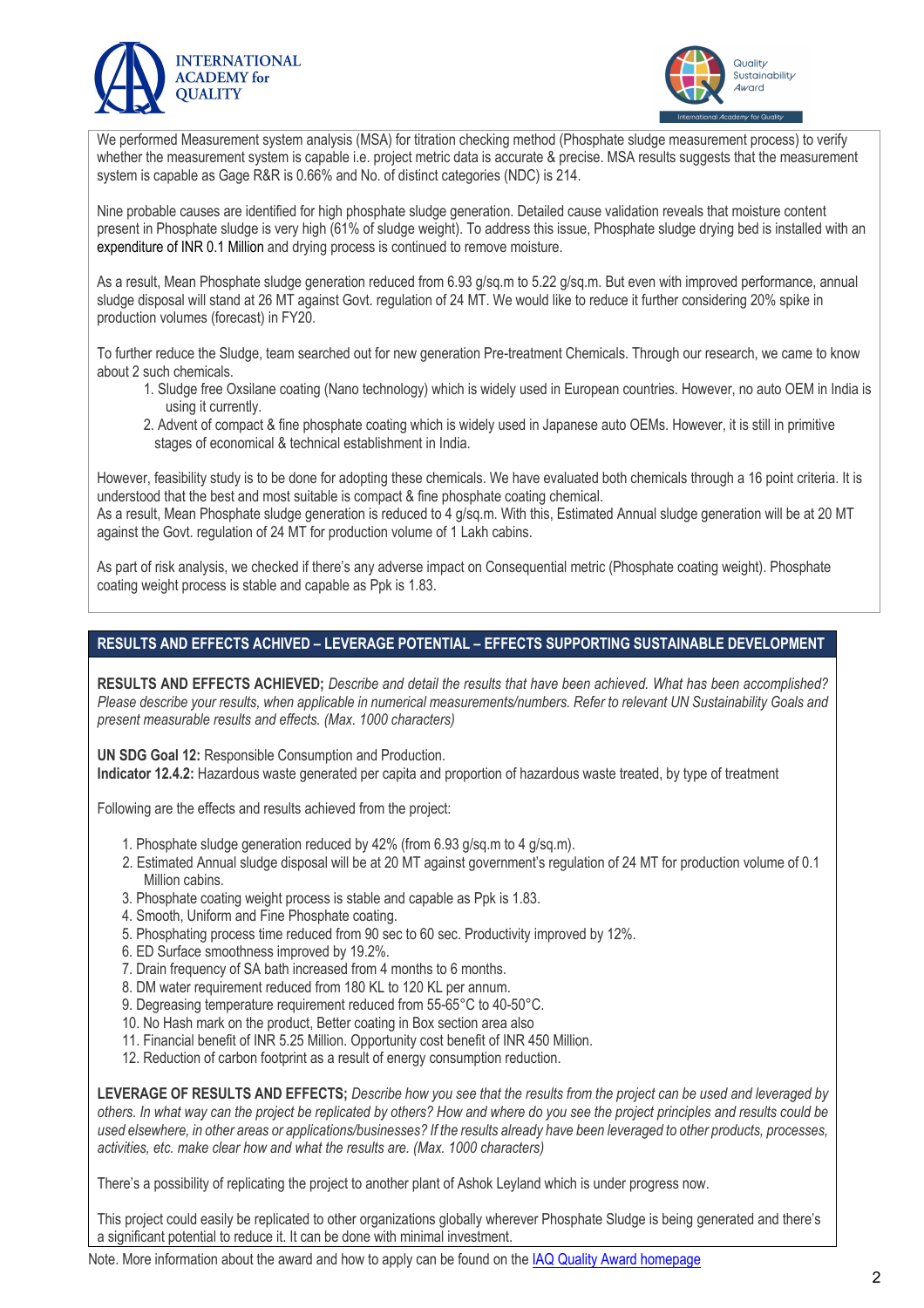



Scope includes,

- Auto OEMs & Railways where pre-treatment phosphating process happens.
- Consumer Durable & Home Appliance businesses where powder coating is required

**IMPORTANCE TO SUSTAINABLE DEVELOPMENT;** *Please describe in what way you see that the project results are important to sustainable development. Describe the effects and results on sustainability achieved from the work carried out in the project. (Max. 1000 characters)*

As indicated in the results, the project has led to a more responsible production (SDG 12) within the Ashok Leyland plant and can and will be leveraged to other plants and other organizations. But there are also additional benefits that make the project more valuable overall in supporting sustainable development.

There is a reduction in water usage of 33 % and because of reduction of energy consumption (lower process temperature) our carbon footprint has come down.

#### **USE OF QUALITY MANAGEMENT PHILOSOPY, METHODOLOGY AND TOOLS – LINK BETWEEN APPROACH AND RESULTS – UNIQUENESS AND BREAKTHROUGH**

**USE OF QUALITY MANAGEMENT PHILOSOPHY, METHODOLOGY AND TOOLS;** *Describe how quality philosophy, methodology and tools have been used in the work leading to effects and results regarding sustainable development. It could for example be TQM, six sigma methodology, lean tools, root cause analysis, kaizen activities etc. all encompassed by the "Quality body of knowledge". (Max. 1000 characters)*

We have used Six Sigma DMAIC methodology to solve the problem systematically.

Tools used in the project:

- 1. Variable type Measurement System Analysis (MSA) GRR study is performed on titration checking method (Phosphate sludge measurement process) to verify whether the measurement system is capable i.e. project metric data is accurate & precise.
- 2. Pugh matrix is used to select the best alternative based on criteria.
- 3. Test of Hypothesis 2 sample t-test is used to verify whether Mean Phosphate sludge generation is significantly reduced after actions implementation.
- 4. Test of Hypothesis 2 sample t-test is used to verify whether Mean Phosphate coating weight is significantly different (before Vs after actions implementation).

5. Process capability study is performed on Phosphate coating weight process (before improvement and after actions implementation) to verify whether our process is stable & capable.

- 6. Variable Control charts are used to establish the baseline i.e. Mean Phosphate sludge generation and verify whether the process is stable before actions implementation.
- 7. Variable Control charts are also used to compare Mean Phosphate sludge generation before and after actions implementation and verify whether the process is stable after actions implementation.
- 8. Risk analysis is performed to understand potential failures with the selected solution and arrive at appropriate risk mitigation plans.

**LINK BETWEEN APPROACH AND RESULTS;** *Describe how and why the project was planned and executed in the way it was. Describe why certain tools and methods were used and how they supported the project achieving the results planned. (Max. 1000 characters)*

In the absence of a structured methodology like DMAIC, we would have jumped to actions directly. It would have led to wrong decisions. The structured Six Sigma DMAIC methodology helped us in systematically solving the problem without jumping on to the solution. The methodology allowed us to achieve the results in every step of the process. A short overview is given below.

**Step-1 Define**: helped us in accurately framing / describing the problem, understanding the business case, understanding the gap

between current state and desired state thus choosing appropriate project metric and setting project goals. It also helped us in understanding the resources and support required, setting timelines for the project, and finally preparing the Project charter. **Step-2 Measure**: helped us in gaining a superior understanding on the entire process flow, key process input variables (KPIVs), key process output variables (KPOVs) and existing standards verification. It also helped us in establishing the baseline for the